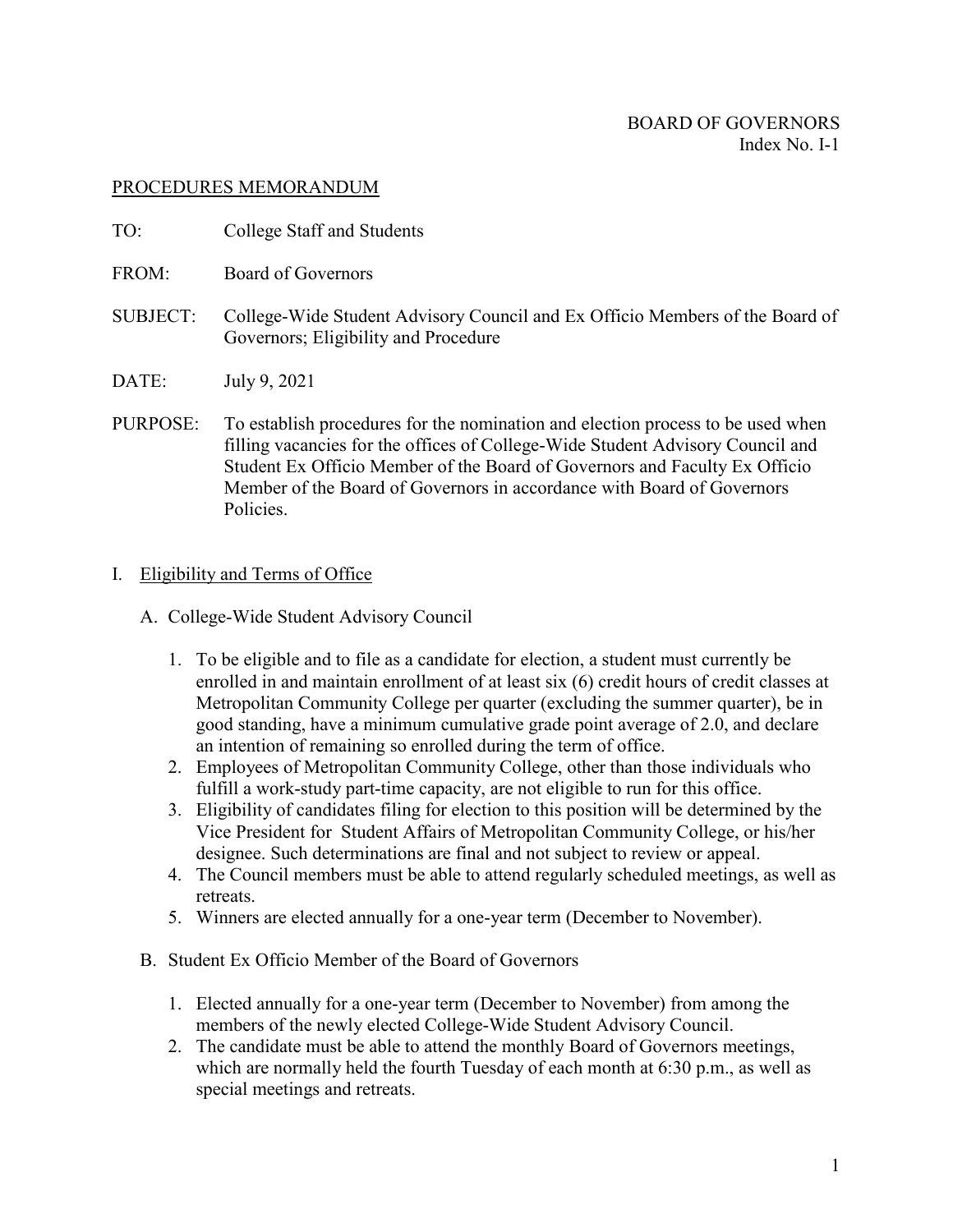- C. Faculty Ex Officio Member of the Board of Governors
	- 1. Elected each even numbered year for a two-year term, which expires on November 30 of the election year, by the full-time faculty members of Metropolitan Community College.
	- 2. To be eligible, file, and continue to serve, the candidate must be full-time faculty at Metropolitan Community College and must declare the intention of remaining so during the two-year term of office.
	- 3. Eligibility of candidates filing for election to this position will be determined by the Vice President for Human Resources, or his/her designee, and such determinations are final and not subject to review or appeal.
	- 4. The candidate must be able to attend the monthly Board of Governors meetings, which are normally held the fourth Tuesday of each month at 6:30 p.m., as well as special meetings and retreats.

# II. Procedures For Declaring Candidacy

- A. Availability of Registration Forms
	- 1. Candidacy registration forms are available online [www.mccneb.edu](http://www.mccneb.edu/) in My Way/Student Services (for student ex officio) and MyWay/Faculty (for faculty ex officio).
- B. Completion Requirements
	- 1. All candidacy registration forms must be completed in accordance with the posted instructions.
	- 2. Late registrations are not accepted.

# III. Campaign and Election Timeline

- A. Notification of Elections
	- 1. Faculty Ex Officio
		- a) The Human Resources office provides a timeline and procedures, which is also posted on the election website, about how candidates may register and an explanation of voting procedures.
	- 2. College-Wide Student Advisory Council and Student Ex Officio
		- a) The Vice President for Student Affairs, or his/her designee, will provide a timeline and procedures, which is also posted on the My Way election site, about how candidates may register and an explanation of voting procedures. Notice and promotion of the election shall begin one month prior to the first voting day.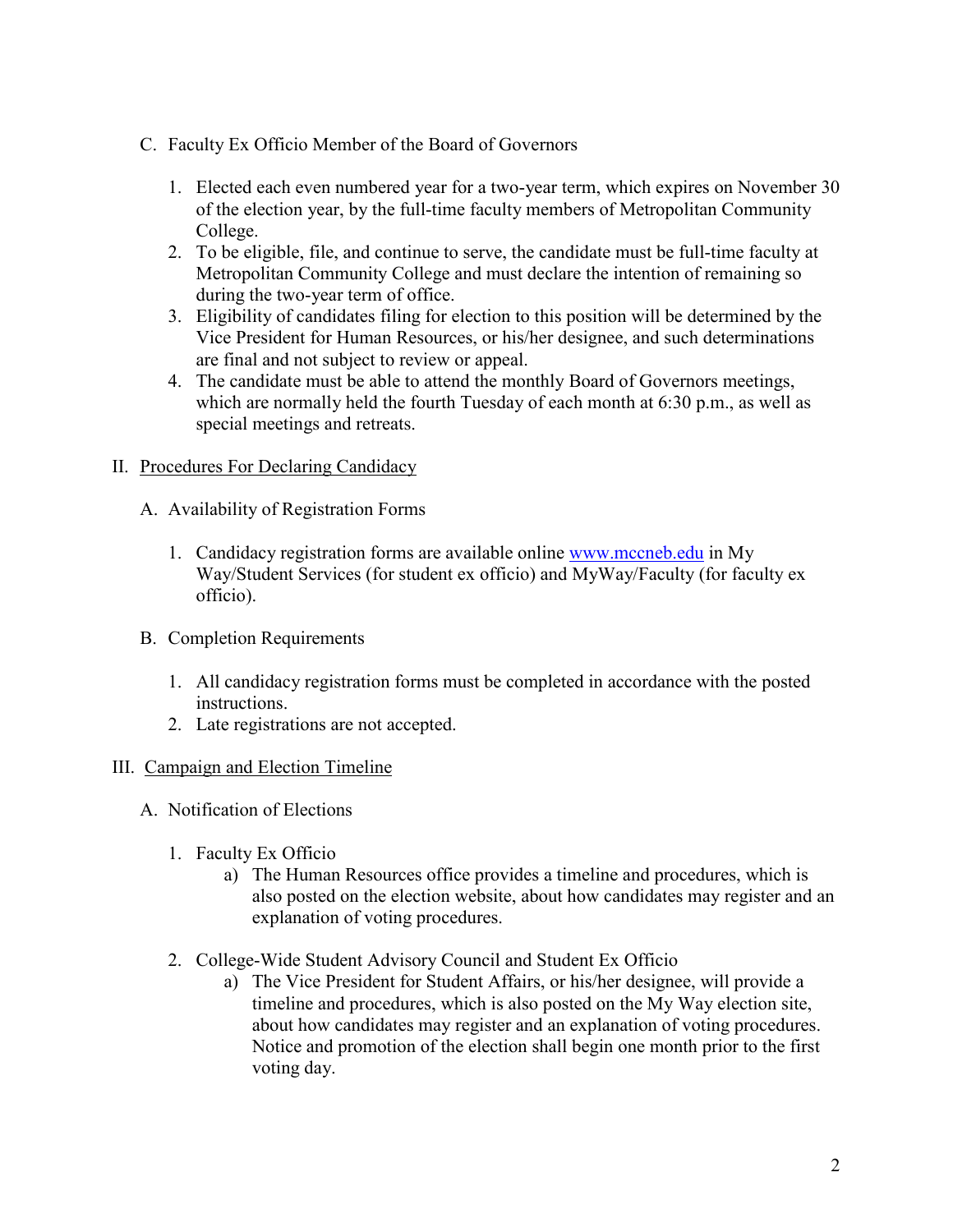- B. Timeline for Campaigning
	- 1. Verification of eligibility for all candidates must be completed prior to the beginning of the campaign period which shall be one month prior to the first voting day
	- 2. Campaigning may begin once the eligible candidates are announced on the My Way election site.
- C. Elections will be held electronically on Metropolitan Community College's My Way election site.
- D. Election Results
	- 1. For each vacant position, the candidate who receives the greatest number of votes shall be declared the winner.
	- 2. The candidate receiving the second greatest number of votes will be the first alternate.
	- 3. The candidate receiving the third greatest number of votes will be considered the second alternate (and so on).
	- 4. No write-in candidates are allowed.
	- 5. For the Student Advisory Council, the top vote-getters at each location shall be declared the winner(s). Campus/Center representation shall be: Fort Omaha, South Omaha, and Elkhorn may elect up to two; Sarpy, Fremont and the Applied Technology Center may elect one each.
- E. The faculty candidate who is elected will begin his/her term at the first Board of Governor's meeting following the start of Winter Quarter.
- F. College-Wide Student Advisory Council will elect the Student Ex-Officio during their first meeting following the election. The elected Student Ex-Officio will start his/her term at the first Board of Governor's meeting following the start of Winter Quarter.

# IV. Campaign Rules and Procedures

- A. Campaign Areas
	- 1. Candidates may openly campaign on campus.
	- 2. Candidates may not campaign in a classroom while class is in session, nor shall instructors permit candidates to do so.
	- 3. A table/chairs and space for campaigning in the commons area may be reserved through Student Services at each campus.
- B. Campaign Practices
	- 1. The Vice President for Student Affairs must pre-approve campaign posters before they can be displayed on Metropolitan Community College's property.
	- 2. On election day, campaigning is prohibited within 100 feet of any polling area, including any computer room on any campus/center. Campaign posters in these areas will be taken down on election day.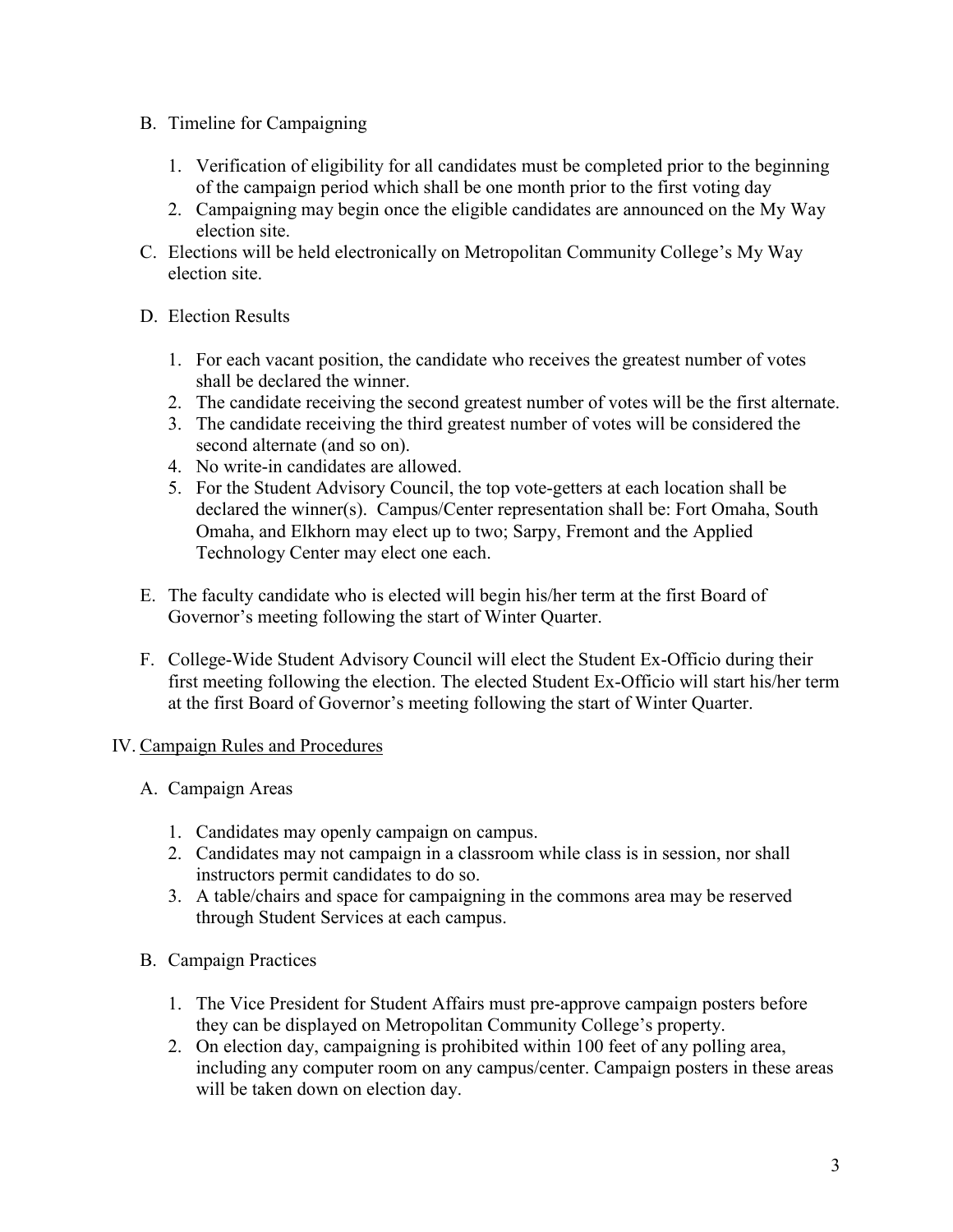- 3. Metropolitan Community College "posting policies" must be observed on all campuses.
- 4. No mass e-mails, individual electronic mailings of campaign literature, or propaganda may be sent to the student body or faculty by the candidates, Metropolitan Community College employees, or other third parties.
- 5. The use of Metropolitan Community College's resources or property (e-mail, campus mail, clerical assistance, fax machines, photocopiers, College supplies, College funds, College equipment, etc.) by candidates or in support of candidates is not permitted.
- 6. Candidates are expected to engage in a positive campaign. A candidate should not make any false or misleading statement regarding himself or herself or any other candidate.
- 7. No candidate or person affiliated with a candidate's campaign may remove any other candidate's campaign material.
- 8. All campaign materials must be removed no later than 10:00 p.m. on the day after the election. (In the event of a tie vote necessitating a run off-election, run-off candidates need not have their campaign materials removed until 10 p.m. on the day following the run-off election.) Campaign materials not removed in a timely fashion will be removed and disposed of by College staff.
- C. Disqualification
	- 1. Faculty Ex Officio
		- a. The Vice President for Human Resources, or his/her designee, is authorized to disqualify any candidate who violates, participates in a violation, solicits or encourages any violation of any campaign rule, procedure or practice.
	- 2. College-Wide Student Advisory Council and Student Ex Officio
		- a. The Vice President for Student Affairs, or his/her designee, is authorized to disqualify any candidate who violates, participates in a violation, solicits or encourages any violation of any campaign rule, procedure or practice.
- D. All costs related to the election campaign are the responsibility of the candidates. Metropolitan Community College will pay only for college-created campaign material which announces the upcoming election.
- E. Information about the eligible registered candidates, including biographies and/or pictures, will be posted on Metropolitan Community College's portal by authorized and designated College personnel. Information submitted for posting must comply with the College rules and policies and must be approved by the College prior to being posted.

# V. Election Day Voting Procedure

A. Prior to the established election day students and faculty will receive instructions on how, where, and when to cast a ballot.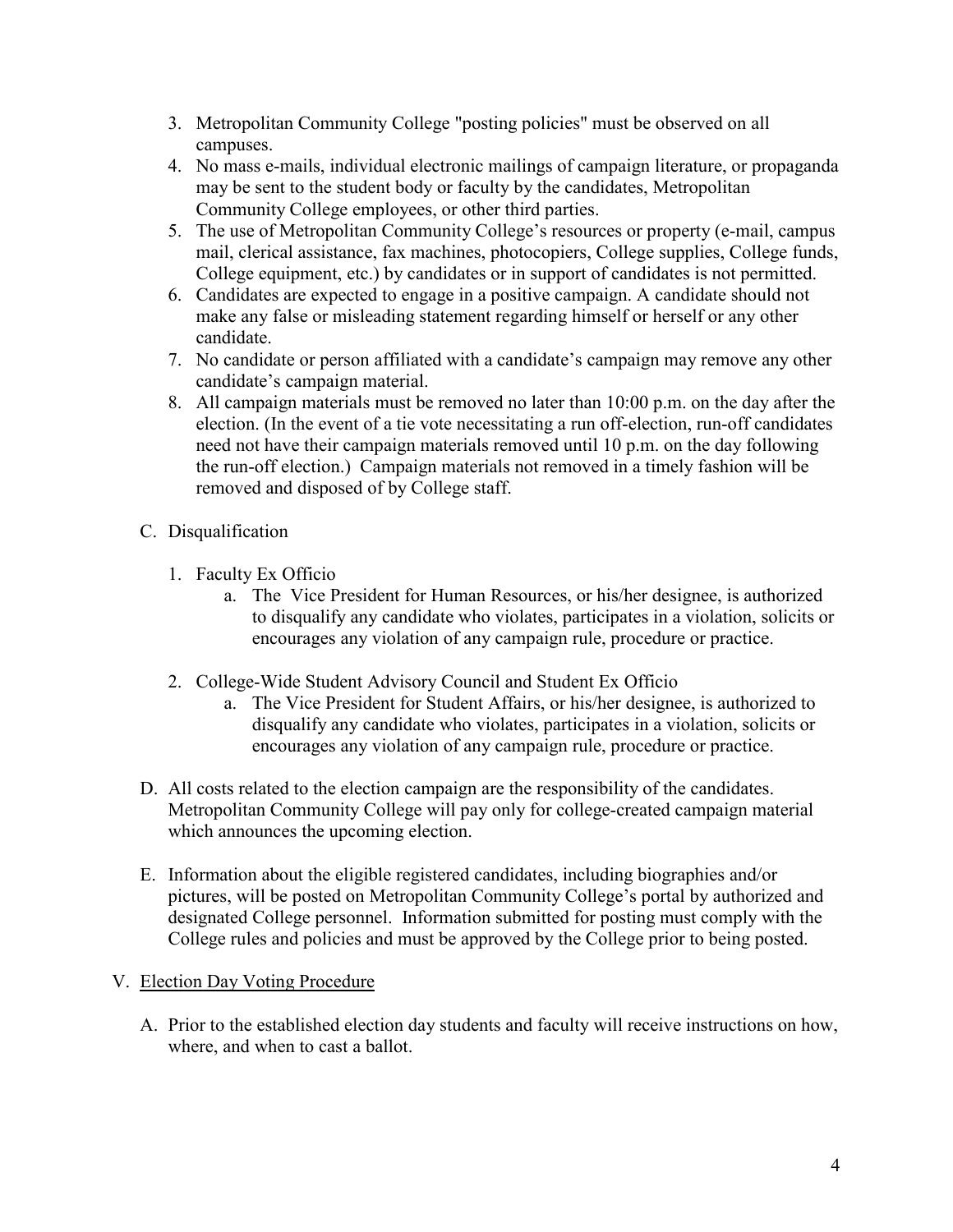- B. To be eligible to vote for the College-Wide Student Advisory Council, the individual must currently be enrolled in credit classes at Metropolitan Community College and not be employed by the College, other than in a work-study capacity.
- C. To be eligible to vote for the Faculty Ex Officio Member of the Board of Governors, the individual must currently be employed as a full-time faculty member of the College.
- D. The online voting poll will be open from 8:00 a.m. to 10:00 p.m. on election day(s). For the Student Advisory Council there shall be two voting days to accommodate student class schedules.
- E. The unofficial winners will be announced online (on the same website) on the first College business day following the election. Official winners will not be declared, however, until any election disputes have been resolved, and any necessary run-off elections have been held.

# VI. Voting Disputes; Election Disputes Committee

- A. Student Advisory Council and Student Ex Officio Election
	- 1. Any dispute must be filed no later than twenty-four (24) hours after the polls have closed.
	- 2. Disputes must be in writing and filed in the Office of the Vice President for Student Affairs (FOC, Building 1). Submissions may be submitted via email or handdelivered.
	- 3. Disputes will be reviewed by the Election Disputes Committee.
- B. Faculty Ex Officio Election
	- 1. Any dispute must be filed no later than twenty-four (24) hours after the polls have closed.
	- 2. Disputes must be in writing and filed in the Office of the Vice President for Academic Affairs (FOC Building 30). Submissions may be submitted via email or hand-delivered.
	- 3. Disputes will be reviewed by the Election Disputes Committee.
- C. Election Disputes Committee
	- 1. Consists of four members including: one faculty member designated by the Vice President for Academic Affairs, the Vice President for Student Affairs, or his/her designee, the Chair or Acting Chair of the Board of Governors or his/her designee, and one administrator designated by Metropolitan Community College's President.
	- 2. The Committee may consider the dispute by means of electronic or telecommunications and need not physically meet to consider the dispute.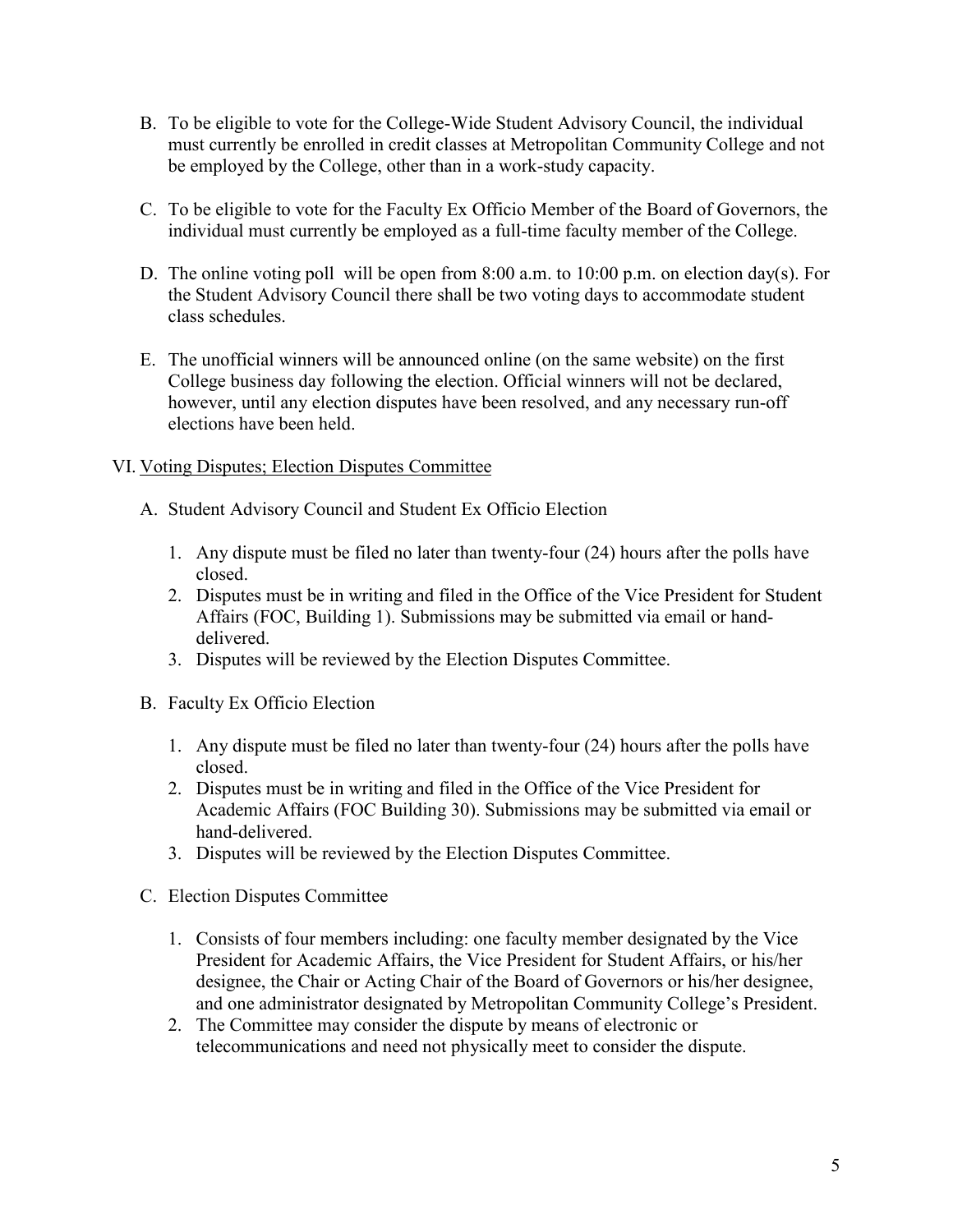- 3. The Election Disputes Committee will render a decision as soon as is practical after the closing of the polls and within ninety-six (96) hours after the deadline for filing disputes if feasible.
- 4. The decision of the Election Disputes Committee shall be final.
- 5. Any three (3) members of the Election Disputes Committee shall be a quorum to resolve any dispute.
- VII. Run-Off Elections
	- A. In the event of a tie, a special run-off election will be conducted in accordance with the election rules, but with such variations or adjustments considered appropriate under the circumstances.
	- B. Candidates will be allowed to campaign for one (1) week prior to the special run-off election.

# VII. Terms of Loss of Eligibility and Order of Succession

- A. Faculty Ex Officio
	- 1. If after entering upon or being elected to a term of office, the Faculty Ex Officio member becomes ineligible to continue serving, resigns, becomes disabled to the extent that the member is prevented from continuing to fulfill his/her duties, dies, or is for any other reason prevented from serving or unwilling to serve in such office, the office shall be vacant and shall be filled for the remaining balance of the term of office by the candidate who received the second greatest number of votes in the most recent election (the first alternate).
	- 2. If the first alternate is unable, unwilling, or for some other reason ineligible to serve as the Faculty Ex Officio, the office shall be vacant and shall be filled for the remaining balance of the term of office by the candidate who received the third greatest number of votes at the most recent election held respecting such office (the second alternate).
	- 3. A similar sequence of filling the vacant Faculty Ex Officio office shall continue as long as an alternate candidate who received votes at the most recent election for the office is available, eligible, and willing to serve.
	- 4. If no such alternate candidate is produced, a new election shall be held to fill the office, unless there is less than four (4) months remaining in the term.
- B. Student Ex Officio
	- 1. If after entering upon or being elected to a term of office, the Student Ex Officio member becomes ineligible to continue serving, resigns, becomes disabled to the extent that the member is prevented from continuing to fulfill his/her duties, dies, or is for any other reason prevented from serving or unwilling to serve in such office, the office shall be vacant and shall be filled by following the same procedure as the vacancy of the Faculty Ex Officio.